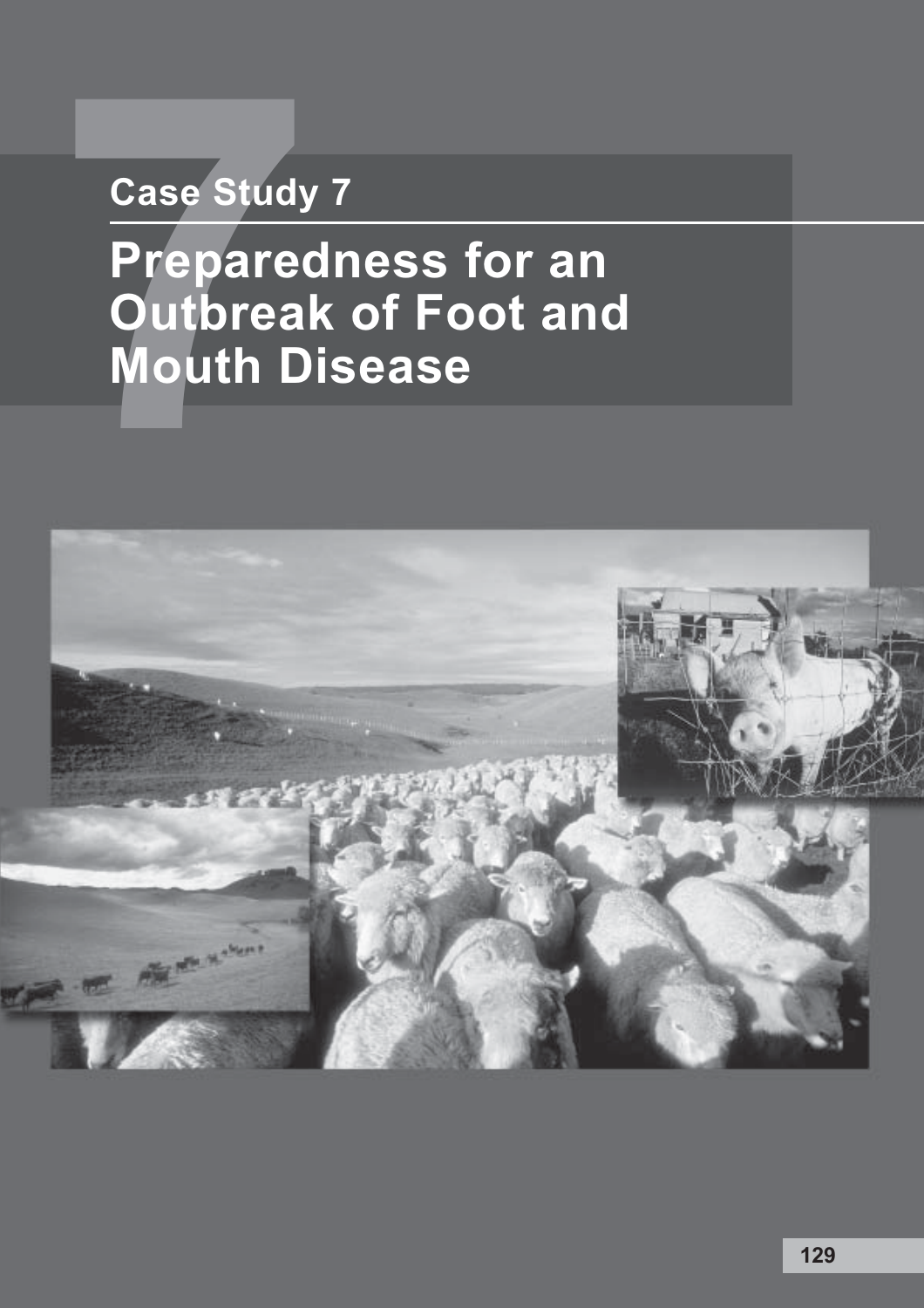# **Contents**

|                                                                                | Page |
|--------------------------------------------------------------------------------|------|
| <b>Why Did We Select This Case Study?</b>                                      | 131  |
| <b>Key Findings</b>                                                            | 131  |
| <b>Recommendations</b>                                                         | 132  |
| <b>Introduction</b>                                                            | 133  |
| How Could Foot and Mouth Disease Enter New Zealand?                            | 133  |
| How Would Foot and Mouth Disease Affect New Zealand?                           | 135  |
| How Did MAF Respond to the UK Outbreak?                                        | 136  |
| What Action Is Taken If Foot and Mouth Disease Is Suspected?                   | 138  |
| What Action Would be Taken If Foot and Mouth Disease<br><b>Were Diagnosed?</b> | 139  |
| What is MAF Doing to Prepare for an Outbreak?                                  | 140  |
| <b>Exotic Disease Simulation Exercises</b>                                     | 143  |
| <b>Surveillance</b>                                                            | 144  |
| <b>Laboratory Diagnostic Services</b>                                          | 146  |
| <b>Slaughter and Disposal of Infected Stock</b>                                | 147  |
| Use of Computer Modelling Techniques to Better Plan the Response               | 148  |
| <b>Oversight of FMD Preparedness Projects</b>                                  | 149  |

# **Figures**

| 7.1 Feeding Food Waste to Pigs                  | 134 |
|-------------------------------------------------|-----|
| 7.2 Impact of a Foot and Mouth Disease Outbreak | 135 |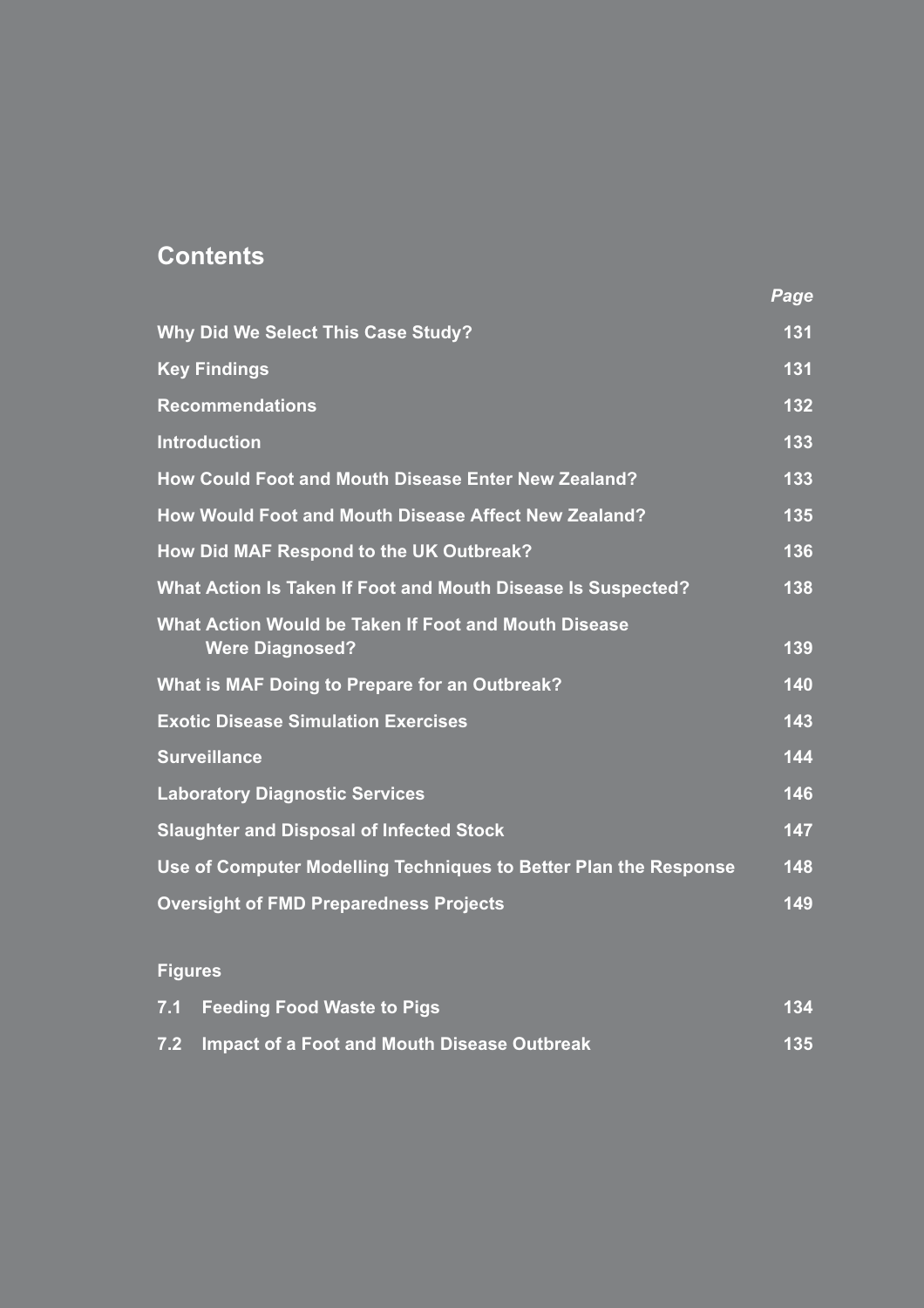# **Why Did We Select This Case Study?**

- 7.1 Foot and mouth disease (FMD) poses one of the most serious threats to New Zealand's biosecurity and would have a significant impact on the economy if it were to enter the country.<sup>1</sup>
- 7.2 Following the outbreak of FMD in the United Kingdom (UK) last year, MAF employees assisted in the response in the UK, and brought back the knowledge and experience gained from their work.
- 7.3 The topic provided an opportunity for us to:
	- look at how MAF used this international collaboration to review its emergency response procedures in the event of an outbreak of the disease in New Zealand; and
	- examine the additional measures introduced by MAF as result of the UK outbreak.
- 7.4 It also enabled us to examine the policies of MAF's National Centre for Disease Investigation.

# **Key Findings**

- 7.5 *The most likely entry pathway of FMD into New Zealand would be by illegally imported infected meat. The cost to the country of an FMD outbreak would be huge – over \$1,000 million, or much more for a large outbreak. (See paragraphs 7.18-7.24 on pages 133-136.)*
- 7.6 *MAF Biosecurity currently has the resources to cope with an outbreak of FMD involving 25 contaminated sites in the first week and 10 sites a week thereafter. However, it is difficult for MAF Biosecurity to accurately predict what size of outbreak it should prepare for, and the current level of resources is influenced by historical factors and what contractors can be held to. (See paragraphs 7.43-7.54 pages 140-142, and paragraphs 7.70- 7.76 on pages 146-147.)*

In the 2001 UK FMD outbreak, the direct cost to the public sector is estimated at over £3,000 million, and the cost to the private sector is estimated at over £5,000 million: *The 2001 Outbreak of Foot and Mouth Disease*, Report by the Comptroller and Auditor-General, National Audit Office, United Kingdom, 21 June 2002.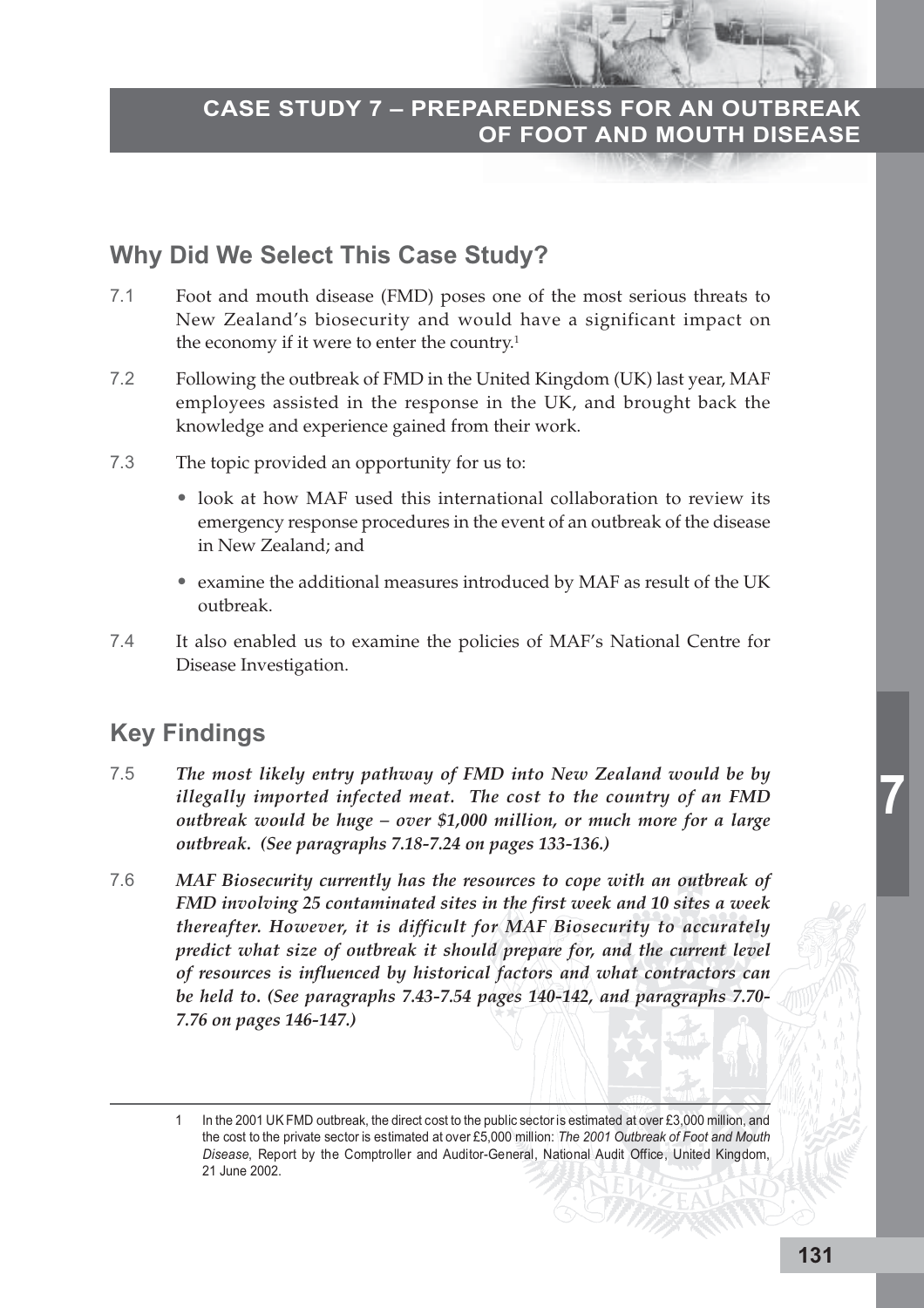- 7.7 *Following the UK outbreak, MAF suspended trade in risk goods from the UK and, later, the European Union (EU). Funding of \$4.6 million was provided for measures including additional border security and an awareness campaign. Although the awareness campaign has been extensive, there is no targeted awareness-raising or surveillance programme for high-risk sites – such as backyard and small-scale piggeries in areas with high numbers of tourists. (See paragraphs 7.25-7.34 and 7.61-7.69 on pages 136-138 and 144-146 respectively.)*
- 7.8 *MAF runs an annual exotic disease simulation exercise that involves a wide range of people and provides an effective method to test systems for responding to incursions of diseases such as FMD. However, the exercises do not routinely involve private veterinary practitioners, even though they would play an important part in any large-scale response. (See paragraphs 7.57-7.60 on pages 143-144.)*
- 7.9 *An internal review of the New Zealand Animal Health Reference Laboratory showed shortfalls in the laboratory's readiness to cope with an outbreak of FMD. (See paragraphs 7.70-7.76 on pages 146-147.)*
- 7.10 *A number of projects are under way to ensure that New Zealand is prepared to deal with an FMD outbreak. The projects have no set completion dates and are subject to interruption by the need to attend to higherpriority work, such as responding to pest and disease incursions. Until the FMD preparedness projects are completed, MAF will not be as well prepared to respond to an FMD outbreak as it could be. (See paragraphs 7.88-7.91 on pages 149-150.)*

# **Recommendations**

- 7.11 *MAF should routinely include private veterinary practitioners in the incursion response simulation exercises to increase the capacity for these people to be involved promptly in an emergency. (See paragraphs 7.57-7.60 on pages 143-144.)*
- 7.12 *MAF should develop an ongoing FMD awareness campaign that targets high-risk sites – such as small-scale and backyard piggeries which may not have access to information about FMD through other channels. This programme should highlight the risk of feeding uncooked food waste to pigs. (See paragraphs 7.61-7.69 on pages 144-146.)*
- 7.13 *MAF should set dates for completion of key FMD preparedness projects, and work urgently to resolve the issues that prevent the optimal use of EpiMAN software, particularly those concerning the transfer of data*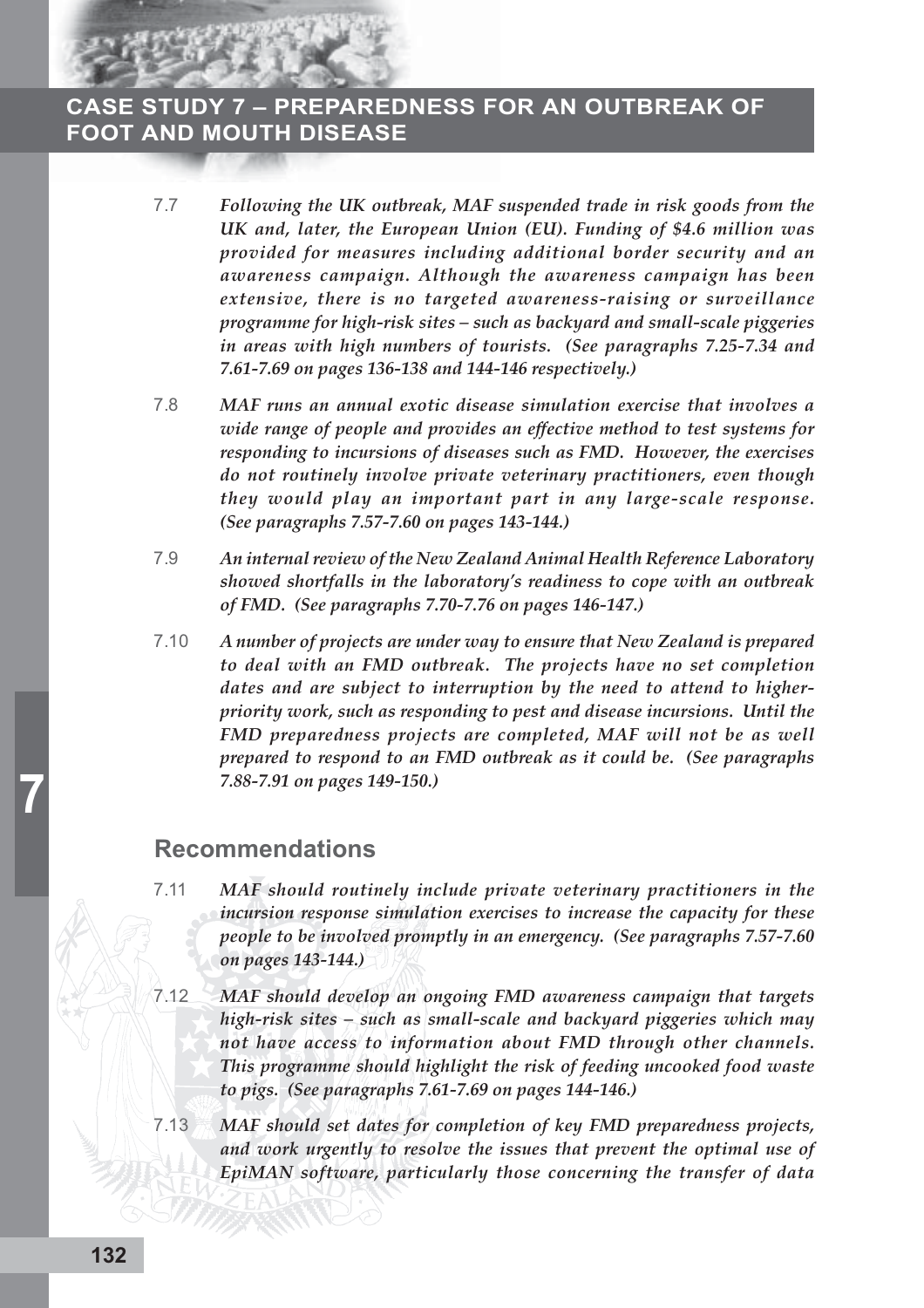*from the field across the MAF firewall to the headquarters of the National Centre for Disease Investigation. (See paragraphs 7.79-7.87 on pages 148-149.)*

# **Introduction**

- 7.14 FMD is a highly infectious viral disease that affects cloven-hoofed animals – such as pigs, sheep, deer, goats and cattle. It is transmitted by animal-to-animal contact, and by animals coming into contact with infected meat, meat products, or people and equipment very recently contaminated with FMD. The virus can also spread considerable distances through the air.
- 7.15 FMD causes fever and lameness in animals, with blisters in the mouth or on the feet. It is not usually fatal in adult animals and most recover naturally within 2-3 weeks. It causes abortions, deaths among young animals, and (in some animals) permanent adverse effects such as reduced milk yeilds, sterility, and lameness.
- 7.16 FMD very rarely affects humans, and the meat from infected animals can be eaten safely. However, New Zealand exports \$10,000 million of dairy, wool and meat products annually. If an outbreak of FMD occurred here, our trading partners would suspend trade in these products.
- 7.17 Widespread slaughter of infected animals is seen internationally as the best method to contain the spread of disease. Vaccination of at-risk animals can be used to stop them from being infected or to make the animals less contagious, in an effort to prevent spread of the disease during an eradication attempt. Vaccinated animals must also be slaughtered to conform with international rules for continuation of trade after an FMD epidemic.

# **How Could Foot and Mouth Disease Enter New Zealand?**

### **The most likely entry pathway of FMD into New Zealand would be by illegally imported infected meat.**

7.18 Although awareness of FMD in this country was raised by the outbreak in the UK and Europe in 2001, there is a greater risk of being infected fromAsia. There were 490 reported outbreaks of FMD in South East Asia alone in 2000. The threat from Asia is ongoing.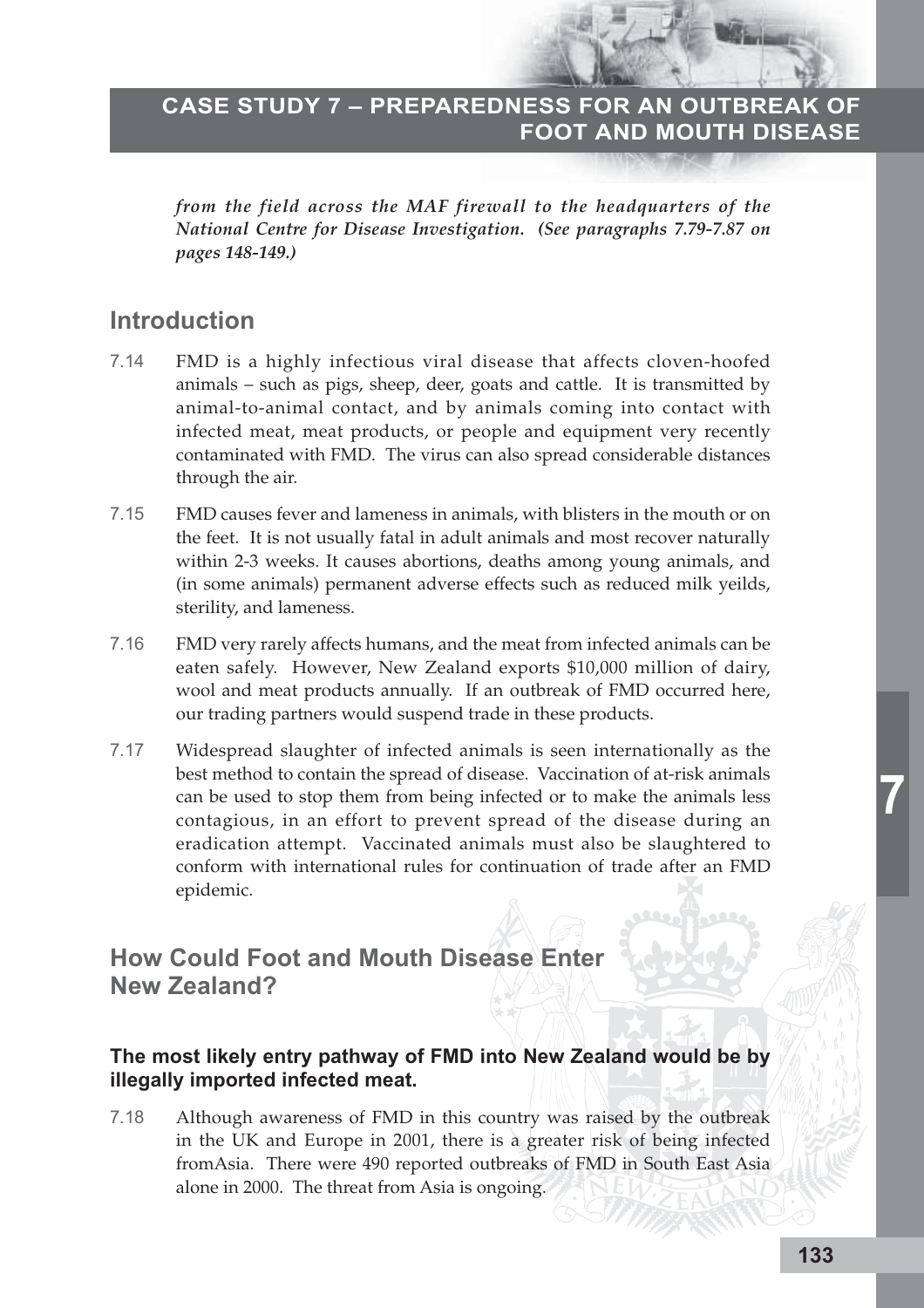

- 7.19 The most likely pathway for entry of FMD into New Zealand is by illegally imported meat. It is possible that such meat could be disposed of in rubbish that could subsequently be fed to pigs. UK officials believe that this was the most likely cause of the 2001 outbreak there.
- 7.20 All rubbish and confiscated items arriving in New Zealand by ship or aircraft are incinerated to prevent disease transmission. MAF considers that the amount of illegally imported meat (estimated at less than 5kg/ day before the UK outbreak) arriving in New Zealand will have been considerably reduced following the introduction of additional X-ray machines and detector dog teams in airports in 2001.

# *Figure 7.1 Feeding Food Waste to Pigs*

The "garbage feeding" of pigs is not currently regulated in New Zealand. The UK FMD outbreak in 2001 was probably due to pigs being fed infected meat, and highlighted the need to review this practice in New Zealand. MAF produced a discussion paper, seeking industry and public opinion on the need to control garbage feeding to pigs, and perhaps re-introduce more effective and less costly controls than those that were in place until 1998.

Rather than prohibit feeding of food waste to pigs, or continue with no direct controls, the discussion paper suggested that it might be preferable to implement systems to manage the biosecurity risks associated with feeding food waste to pigs. Suggestions include a prohibition on feeding uncooked meat to pigs, with heavy penalties for non-compliance.

Feeding food waste to pigs is commonplace in New Zealand, and has beneficial environmental and economic impacts, as unused food becomes a resource rather than a waste. The practice occurs in some large commercial piggeries, but people who keep a pig in their back yard and feed it table scraps are seen by MAF to pose the greatest risk. For example, a tourist staying at a homestay could throw smuggled meat into kitchen scraps, which are subsequently fed to the owner's pigs. Although the risk of transmitting the disease in this way may be small\* , the consequences for the whole New Zealand economy would be very large.

Meat must get through border controls; contain sufficient quantity of the virus; and be fed to a pig without being adequately cooked (which would inactivate the virus).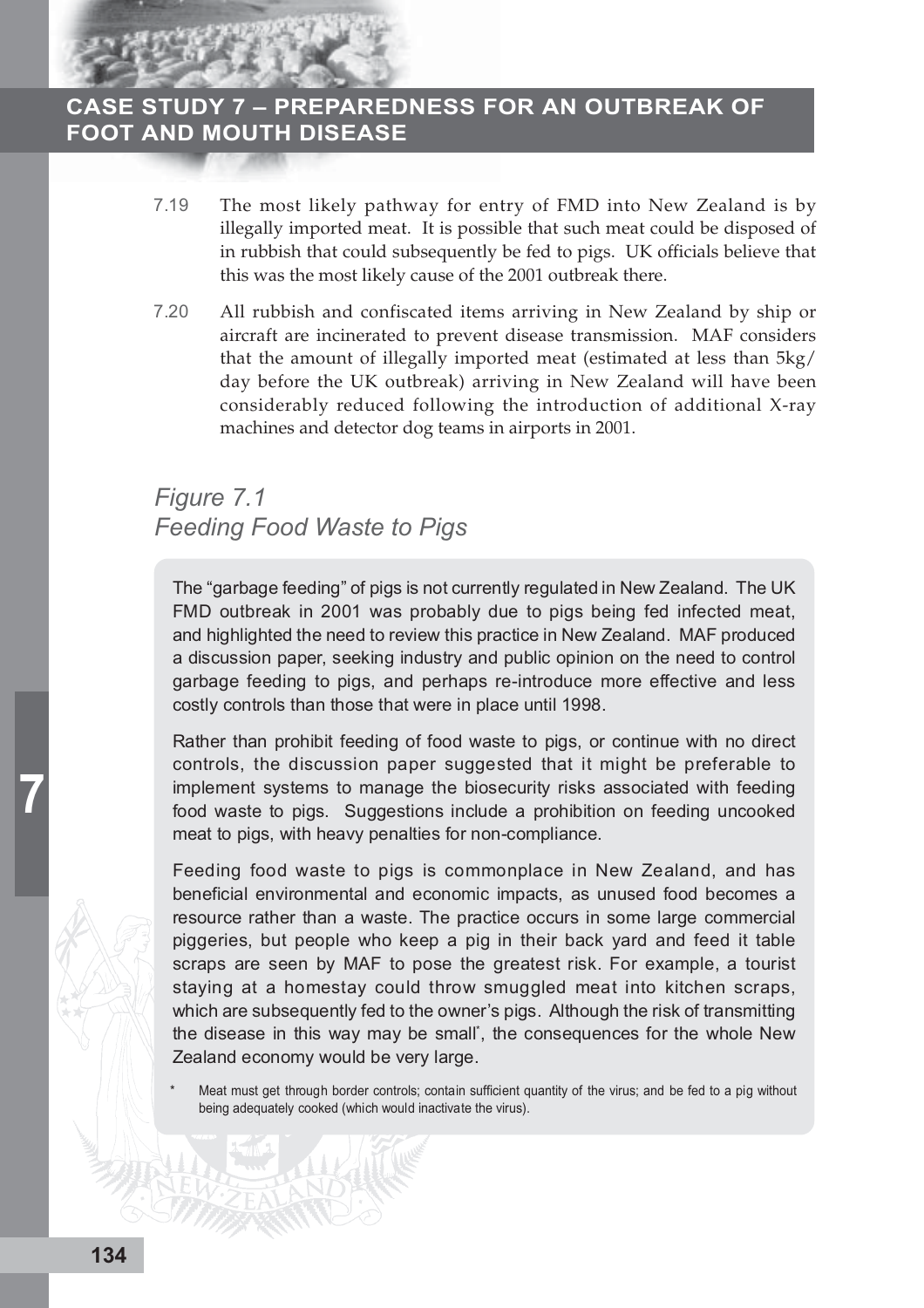7.21 Other possible pathways include airborne spread (an unlikely route of entry due to our isolation), live animals, meat and meat products, animal embryo or semen, and milk or milk products. A recent article in the *New Zealand Veterinary Journal*<sup>2</sup> describes the risk from these pathways as negligible, as this country does not import these goods from countries that are not free from FMD without appropriate precautions. Bio-terrorism is another potential means of entry.

# **How Would Foot and Mouth Disease Affect New Zealand?**

### **The cost to the country of an FMD outbreak would be huge – over \$1,000 million, or much more for a large outbreak.**

7.22 In response to the UK outbreak, the Government launched an FMD web site that included information outlining the impact FMD would have on New Zealand. Figure 7.2 below shows one message that was posted on the foot and mouth web site, and is still posted on MAF's web site.

# *Figure 7.2 Impact of a Foot and Mouth Disease Outbreak*

If 100 New Zealand farms were affected by Foot and Mouth:

- Meat plants and dairy factories could close. Many businesses that supply them could close. Companies that supply farms – such as fertilizer, fencing and equipment – could lose business.
- As many as 100,000 people could lose their jobs 30,000 on farms and another 70,000 in industries that depend on farming. That's the same as the entire population of a large New Zealand city.
- To stop the spread of the disease, people would not be able to travel around in the affected parts of the country. Many tourists may decide not to visit New Zealand and that could badly affect businesses and jobs in the tourism industry.
- The outbreak could cost the Government hundreds of millions of dollars in compensation to farmers and in disease control costs.
- The value of the Kiwi dollar would fall. The standard of living for ALL New Zealanders would drop. Imported goods such as petrol would become significantly dearer.

<sup>2</sup> Pharo HJ, Foot-and-mouth disease: an assessment of risks facing New Zealand, New Zealand Veterinary Journal 50 (2), pages 46-55, 2002.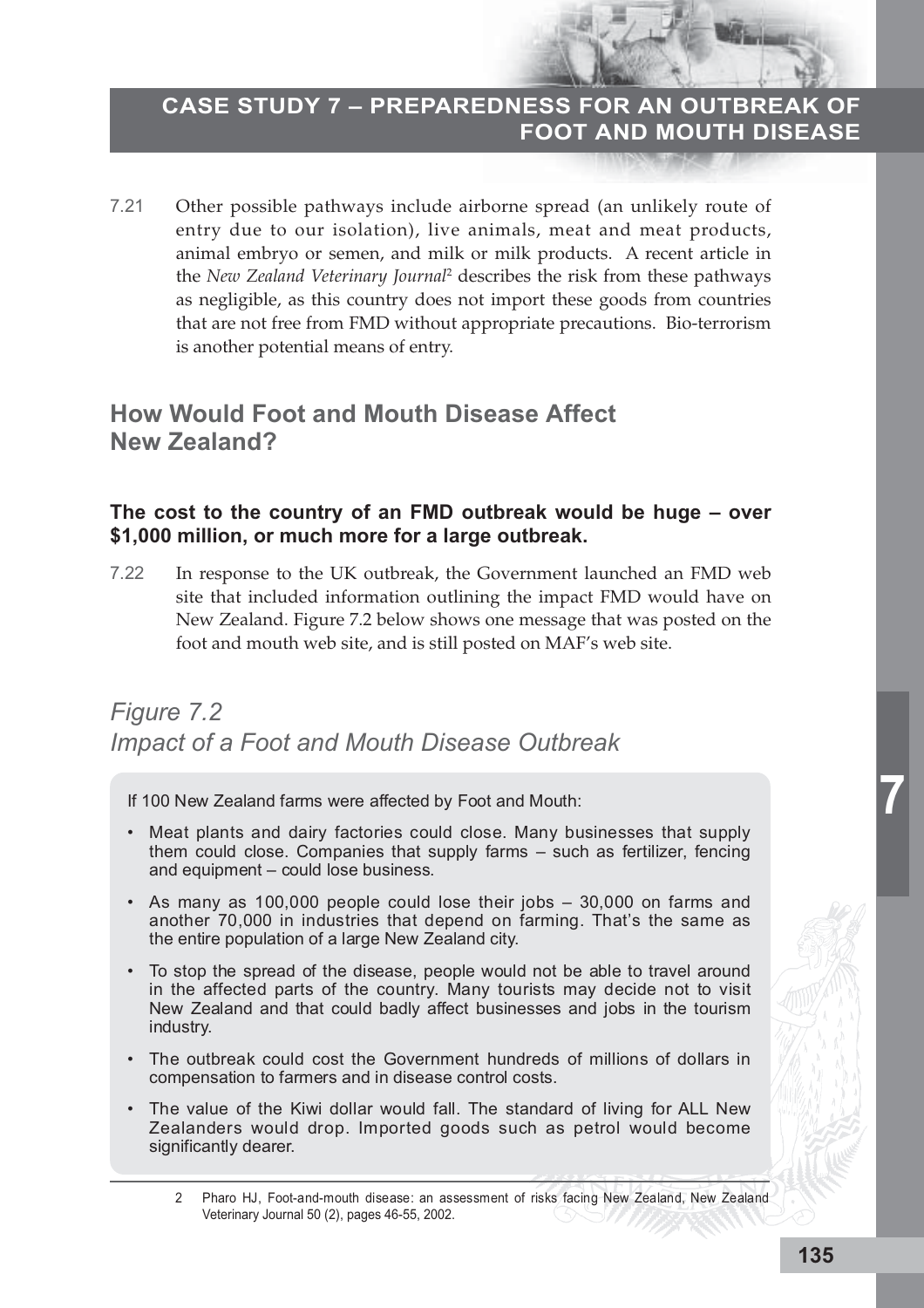

- 7.23 In March 2001, MAF Policy updated its FMD economic impact assessment. Two scenarios were modelled, showing indicative costs of:
	- \$1,300 million for an outbreak involving 20 infected places that takes one month to eradicate; and
	- \$2,100 million for an outbreak involving 100 infected places that takes three months to eradicate.
- 7.24 The cost of eradicating an outbreak of FMD in New Zealand has been estimated to range from \$100 million to \$150 million. While this is a large sum, it is only 1% of the value of annual exports lost if we chose not to eradicate the virus.

# **How Did MAF Respond to the UK Outbreak?**

**Following the UK outbreak, MAF suspended trade in risk goods from the UK and, later, the European Union. Funding of \$4.6 million was provided for measures including additional border security and an awareness campaign.**

# *Suspension of Trade in Risk Goods from the EU*

- 7.25 FMD was confirmed in the UK in February 2001. MAF responded by revoking the import health standards for meat and dairy products, by-products, semen, embryos and live cloven-hoofed animals from the UK, and by sending trained veterinarians and epidemiologists to assist the UK authorities. When FMD was confirmed in France in March 2001, MAF revoked relevant import health standards for the entire European Union (EU). Re-instatement of these standards has occurred on a countryby-country basis, using evidence provided from each country to prove their freedom from FMD.
- 7.26 MAF was criticised by the EU for excessive precaution in suspending trade from all EU countries when FMD was not present throughout the EU at the time. However, MAF's precautionary action was shown to be justified when further outbreaks were subsequently detected in the Netherlands and Ireland.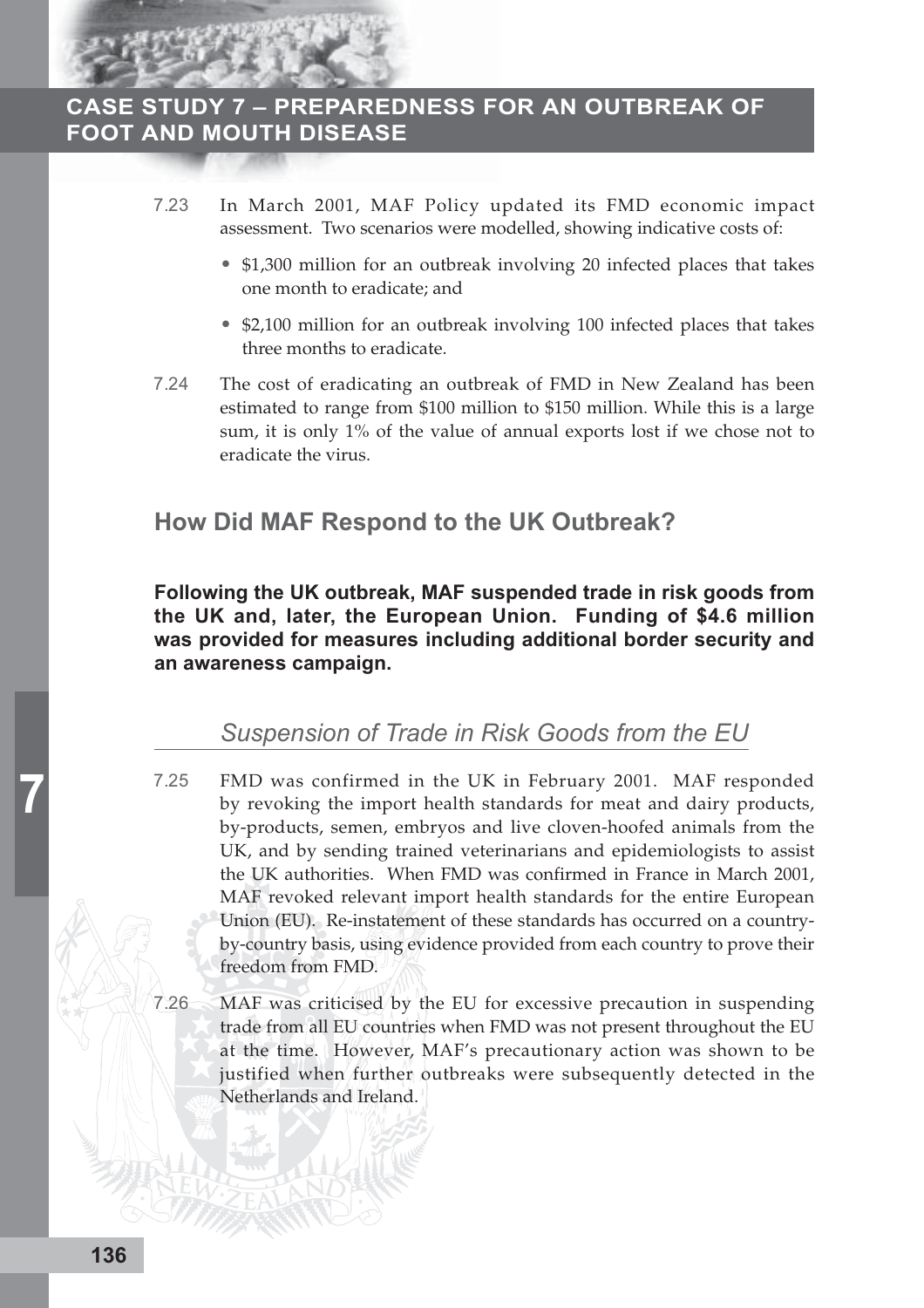# *Additional Funding for a Biosecurity Package*

- 7.27 On 12 March 2001, Cabinet approved an additional \$4.6 million for a package of biosecurity measures. This funding was approved only three weeks after the UK outbreak was detected, and was provided for:
	- more X-ray machines and detector dogs at ports and airports;
	- a publicity campaign to raise awareness of FMD;
	- receiving and responding to disease reports; and
	- New Zealand experts to provide assistance to the UK.
- 7.28 The UK outbreak highlighted the importance of early detection to prevent the disease spreading. Early reporting of suspected disease is vital to enable a rapid and effective response. In the event of an outbreak, the sooner MAF can respond the more likely the disease can be contained and eradicated. During the UK epidemic, there was a delay of 4-6 weeks between infection and detection, which contributed to one of the worst FMD epidemics in the UK in modern history.

# *New Zealand Veterinarians Sent to Assist in the UK*

7.29 The biosecurity package provided for a team of New Zealand veterinarians (vets) to travel to the UK and assist in the FMD response. New Zealand was the first country to offer assistance to the UK. Our vets were well received, and gained valuable first-hand experience in dealing with an FMD outbreak.

# *FMD Awareness Campaign*

- 7.30 Part of the biosecurity package went towards a campaign to raise public awareness, one part of which was a mail-out to farmers outlining the symptoms of FMD and giving instructions on what to do in the event of a suspected case.
- 7.31 Under the Biosecurity Act 1993, if MAF orders animals to be killed or property destroyed, owners will receive compensation for all losses incurred as a result. Those affected should thus be no worse off or better off than those unaffected by the disease – a situation that needs to be made clear to farmers to encourage reporting of suspected outbreaks.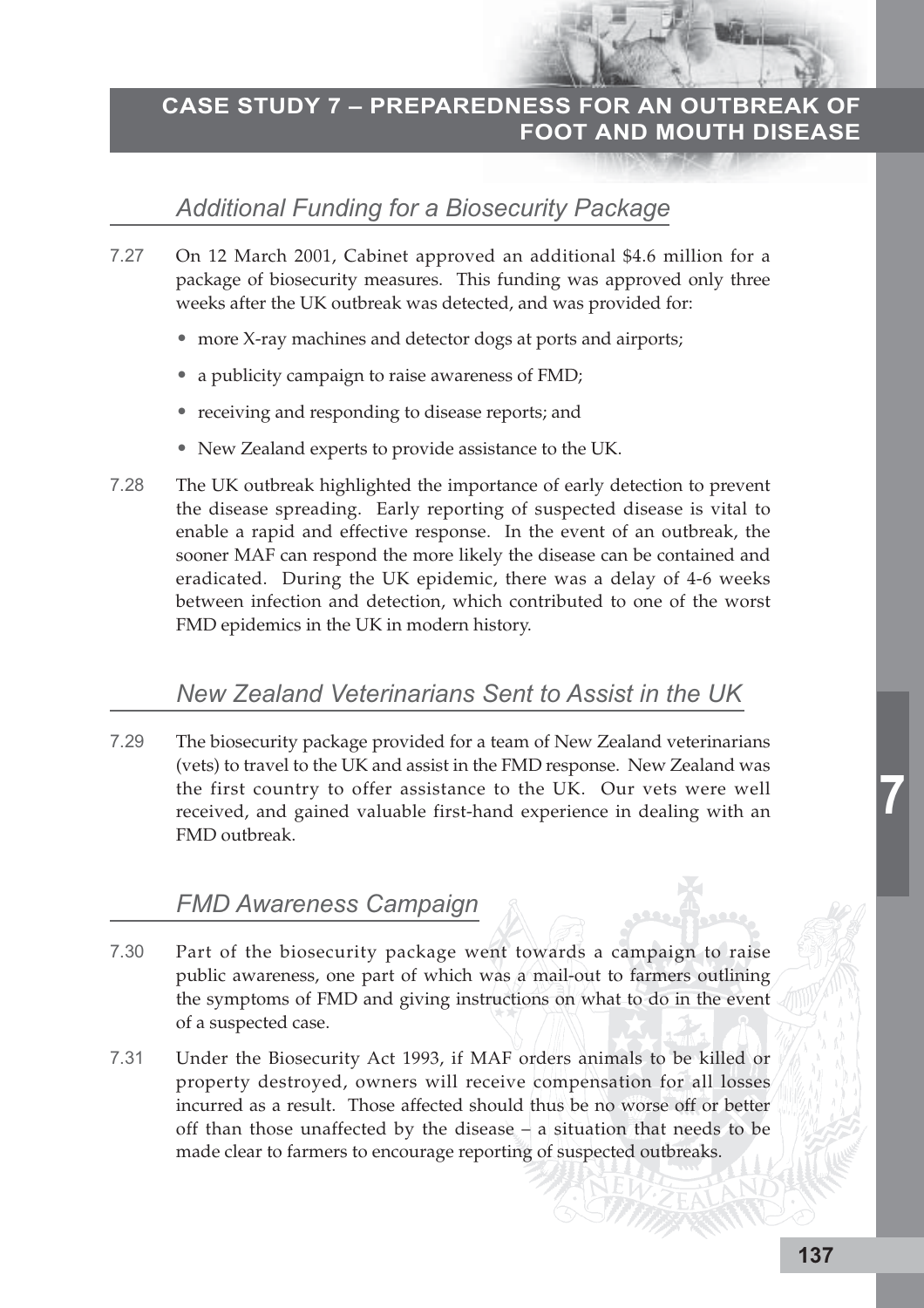

7.32 The mail-out to farmers included the following statement –

*Be assured, the Biosecurity Act provides for compensation for losses due to actions taken against FMD.*

- 7.33 MAF has a policy statement that outlines the process to be followed for paying compensation to farmers for any animals that are destroyed. We believe that MAF should have publicised the existence of this policy statement and how farmers could obtain it, in addition to the statement referred to in the previous paragraph. As a result, farmers would have had clearer assurance that they would not be penalised if they reported suspected cases of the disease.
- 7.34 An additional and ongoing campaign outlines the risks of bringing risk goods into New Zealand and asks people to warn visiting family and friends about bringing in risk goods. The *Protect New Zealand* programme aims to inform people about what biosecurity is and how they can help protect New Zealand from unwanted pests and diseases. A passenger arrival card includes questions asking if the person has recently been on a farm, or in an abattoir, or meat packing house. From June 2001, any passenger who is caught making a false declaration is liable to a \$200 instant fine.

# **What Action Is Taken If Foot and Mouth Disease Is Suspected?**

- 7.35 The most likely way for MAF to be informed of a suspected FMD case is by a farmer or vet calling the MAF Exotic Disease and Pest Emergency Hotline (0800 number) operated through the National Centre for Disease Investigation. Senior call centre employees screen the calls.
- 7.36 If the caller reports a disease in farm animals, an exotic disease response manager is called immediately, and a vet will travel to the site to investigate. If FMD is suspected, the vet must report to MAF Biosecurity within five hours of the original call.
- 7.37 There were 35 suspected FMD cases between July 2000 and January 2002, but to date New Zealand has never had a confirmed case of the disease.
- 7.38 The investigating vet must be trained to recognise FMD lesions or blisters on the suspect animals. The lesions were particularly difficult to diagnose on sheep during the UK epidemic. Specimens are sent to the New Zealand Animal Health Reference Laboratory for diagnosis.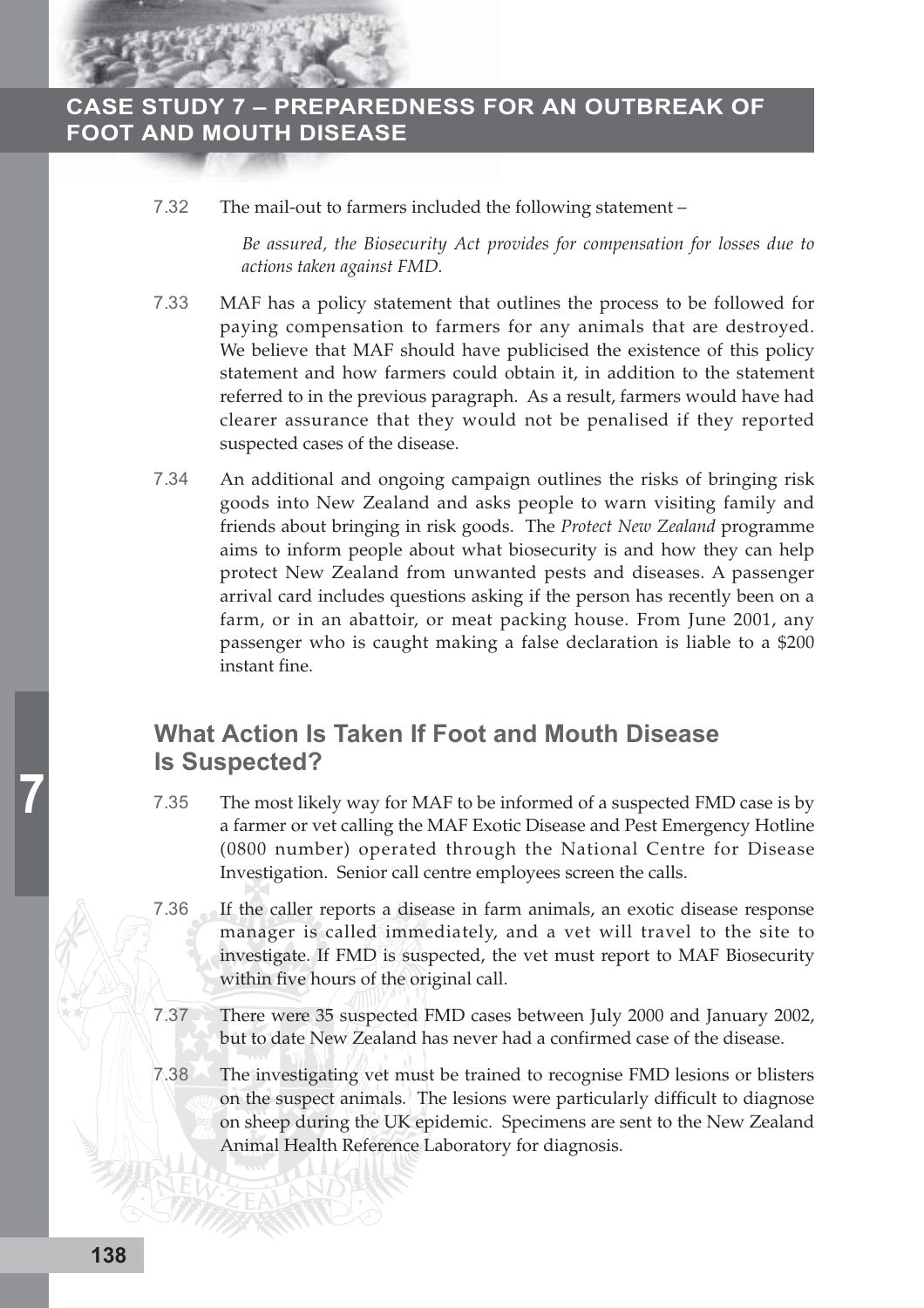# **What Action Would Be Taken If Foot and Mouth Disease Were Diagnosed?**

- 7.39 If a "not-negative"<sup>3</sup> diagnosis is reached, the Chief Veterinary Officer (Director, Animal Biosecurity) decides whether or not to initiate a response.
- 7.40 Any area in which FMD is suspected or diagnosed would be declared a *restricted place*. A large surrounding area would also be designated a *controlled area*. Movement of people and animals in this area would be controlled to prevent spread of the disease. In addition, diagnosis of FMD would trigger a national stop on all stock movements.
- 7.41 The next step would be to trace the movements of affected stock and vehicles to identify where the disease may have already spread. Stock that had been in contact with affected animals or contaminated vehicles or sites would be examined for signs of disease. Another key aspect of the response would involve identification of disease sources and epidemic patterns.
- 7.42 An FMD response structure would be similar to that set out in Figure 4.3 on page 91. The three-level headquarters model is made up of:

Lead agency –

- National Co-ordination Centre (NCC), MAF Head Office, Wellington:
	- Policy and strategic decision-making, contact with Minister and the Government.
	- Industry liaison, overseas notifications, media communications.

Incident Controller –

- Exotic Disease Response Centre (EDRC) at the National Centre for Disease Investigation, Upper Hutt:
	- Management of field activities and initial investigation.
	- Technical management and advice to NCC.

3 A suspicious case where the possibility of an exotic disease cannot be ruled out.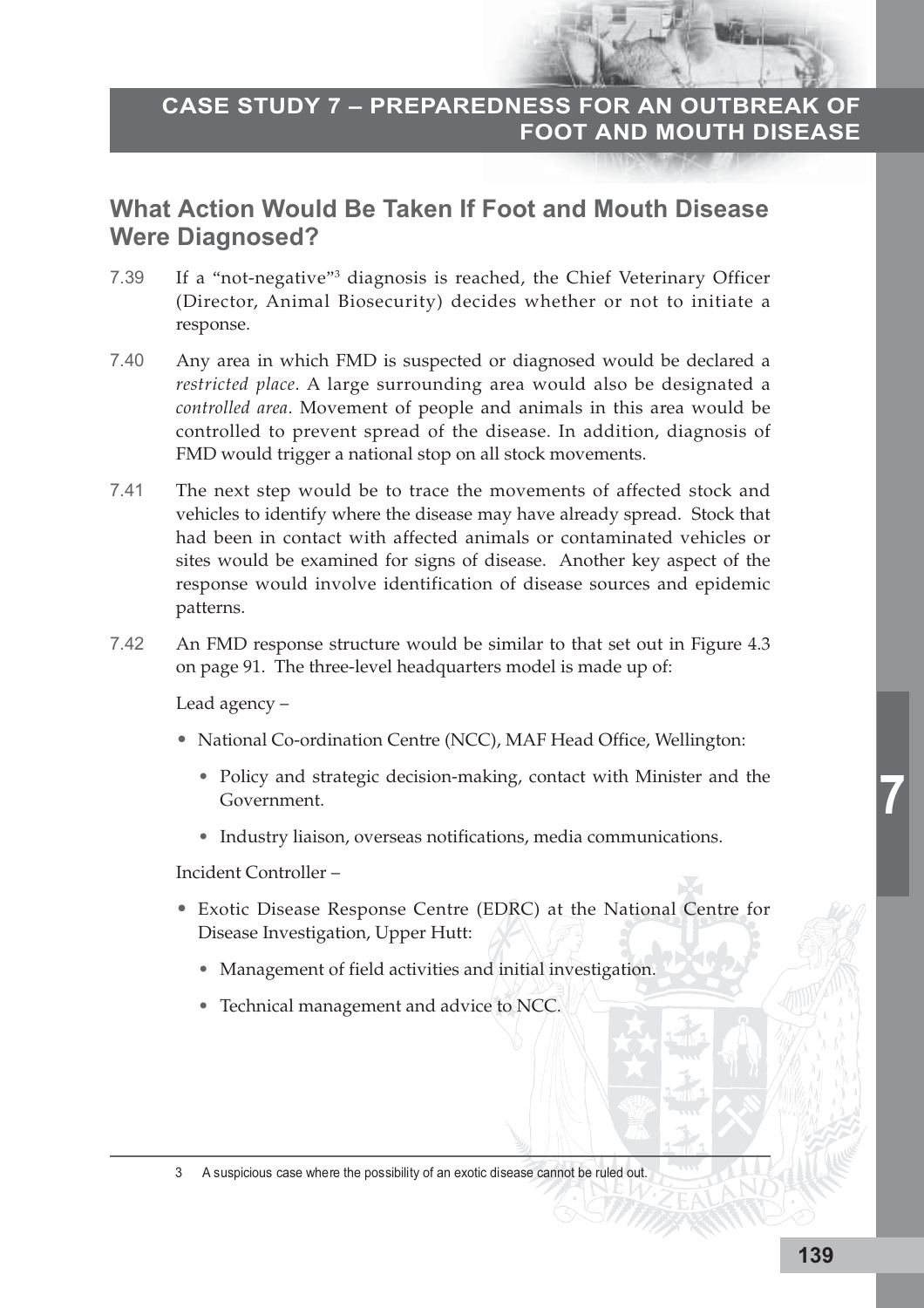

Response Team –

- Field Operations Response Team:
	- Located close to outbreak (staffed by AgriQuality).
	- Field activity control and containment of the disease, surveillance, slaughter and disposal of infected animals, and cleaning and disinfection activities.

# **What Is MAF Doing to Prepare for an Outbreak?**

**MAF Biosecurity is currently resourced for an outbreak of FMD involving 25 contaminated sites in the first week and 10 sites a week thereafter. However, it is difficult for MAF Biosecurity to accurately predict what size of outbreak it should prepare for, and the current level of resources is influenced by historical factors and what contractors can be held to.**

- 7.43 MAF is currently resourced for an outbreak of FMD involving 25 contaminated sites in the first week and 10 sites a week thereafter. At one stage during the 2001 UK outbreak, there were almost 300 outbreaks a week.
- 7.44 MAF could not cope with an outbreak of this size, but considers such a scenario unlikely because New Zealand does not have the same extent of stock movement as the UK. However, it is likely that the number of animals on each property in this country would be much higher than in the UK.

# *A Standard for Responding to Exotic Diseases of Animals*

- 7.45 MAF has prepared a generic standard for response to exotic diseases of animals, which would be used in the event of an FMD outbreak. This standard outlines what needs to be done, who has to do it, and the maximum time for completion of key tasks. The standard was used in the varroa bee mite response (see Case Study 4 on pages 77-94).
- 7.46 The standard states that the suppliers (see paragraphs 7.47-7.53) are required to respond to an outbreak involving up to 25 restricted places within the first seven days and after that up to 10 restricted places per week during the response.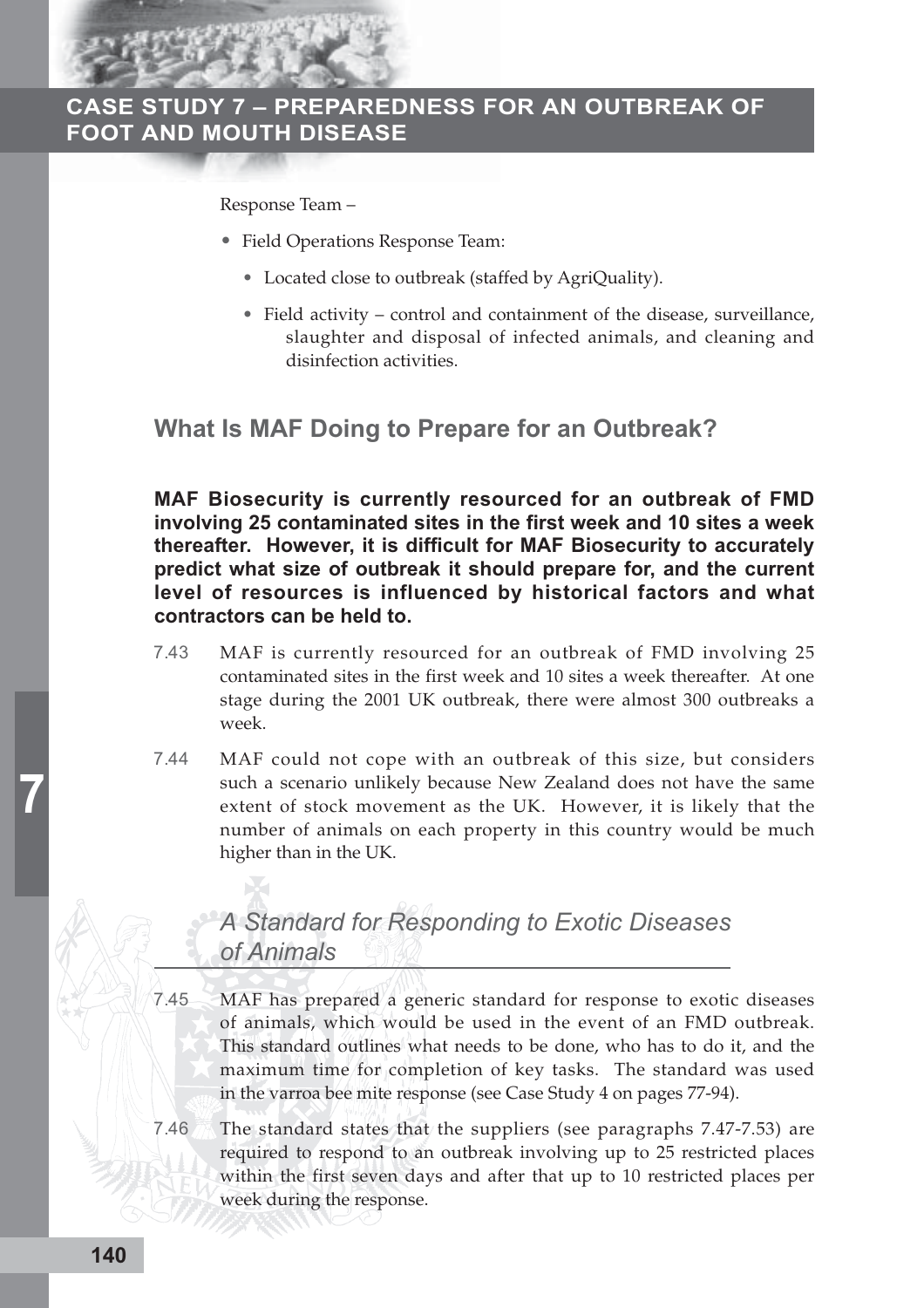*Service Contracts with Suppliers for Disease Response*

7.47 MAF Biosecurity has a service agreement with the National Centre for Disease Investigation (NCDI), and has contracts with the three suppliers set out below.

### **National Centre for Disease Investigation**

- 7.48 As Incident Controller, the NCDI has prepared documents that outline incident controller response procedures, and resource allocation and communication procedures during an exotic disease response. As noted in paragraph 7.35, it operates the emergency 0800 telephone number, and is expected to be the first contact for anyone who suspects FMD.
- 7.49 MAF's Animal Health Reference Laboratory is based at the NCDI, and provides diagnostic services for exotic animal disease.

### **AgriQuality**

7.50 AgriQuality is contracted to establish a highly-skilled Field Operation Response Team that is prepared to respond to an outbreak at all times, and to act to control, contain and eradicate the disease once a response is initiated.

### **Asure NZ Limited**

7.51 Asure is contracted to co-ordinate response capability for the meat industry. Its role is to secure, contain and eradicate any exotic pests or diseases in the meat industry. This programme is important in the context of international trade. Asure would also provide designated staff to the response.

### **Massey University**

- 7.52 Massey University Institute of Veterinary Animal and Biomedical Sciences is contracted to provide species expertise to MAF Biosecurity and the NCDI. Five veterinary staff must be available on call at all times. Under contract, Massey University also:
	- raises awareness of MAF and the NCDI in relevant undergraduate courses; and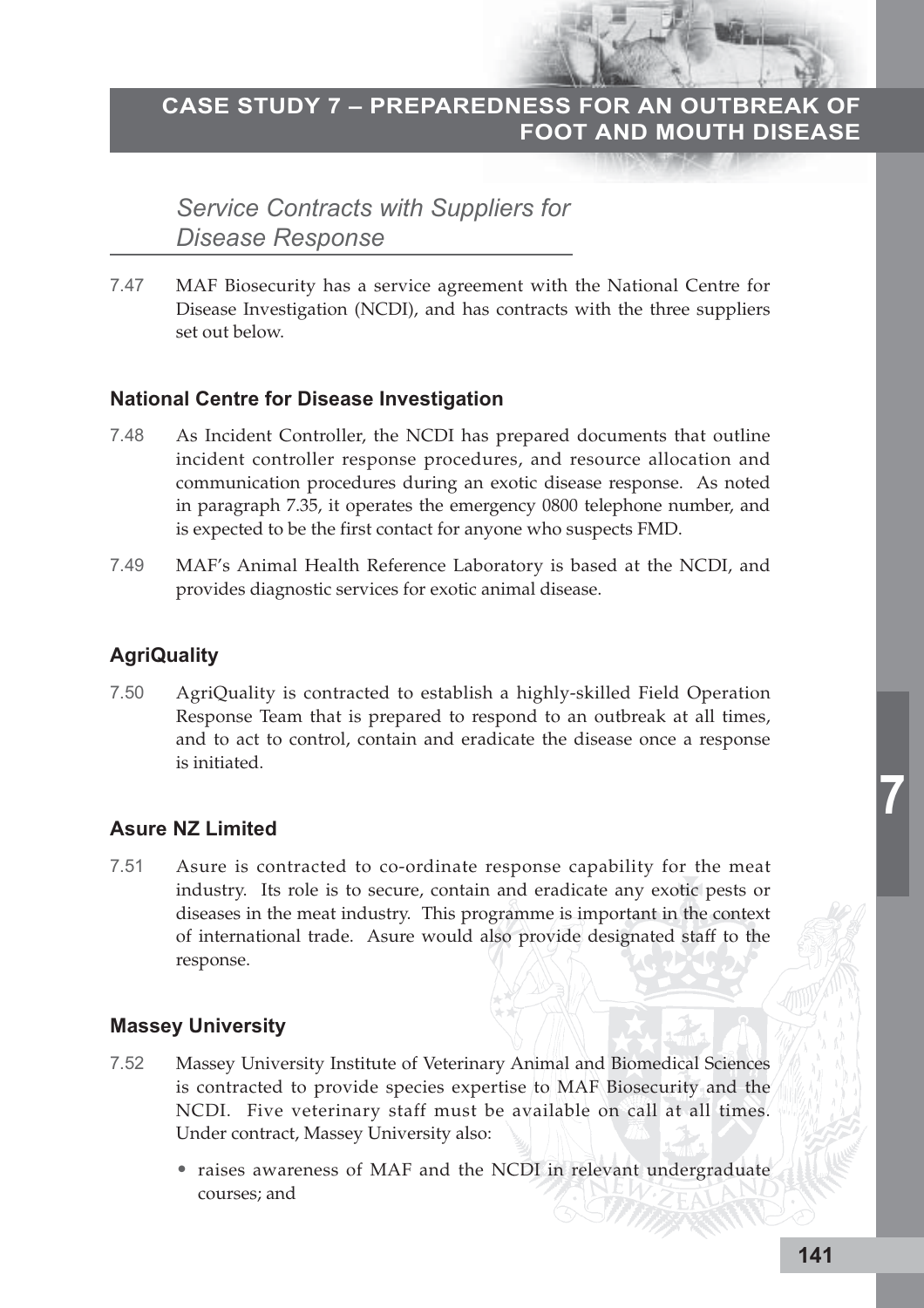- would provide veterinary staff and final-year students to assist in the response if required.
- 7.53 Staff at EpiCentre (the veterinary epidemiology business unit within Massey University):
	- provide quarterly written reports to MAF on any international disease incidents, standards, and risk analysis practice that may be of strategic importance;
	- support and advise on EpiMAN software (see paragraphs 7.80-7.82 on page 148);
	- provide expert epidemiological support and operate the EpiMAN system during a response;
	- train MAF staff; and
	- participate in exotic disease simulation exercises.
- 7.54 MAF audits the suppliers' facilities, service provision structures, and methods. Any deficiencies notified in the audit must be remedied within a reasonable time. The suppliers must also operate a formal quality assurance system.

# *Integrating an FMD Response into a Whole-ofgovernment Response*

- 7.55 MAF has done some work on integrating a biosecurity response into whole-of-government crisis management procedures – including:
	- Setting up structures and procedures to integrate MAF's exotic disease response with the Domestic and External Security Co-ordination (DESC) model agreed by Cabinet in December 2001.
	- A half-day simulation based on an FMD scenario involving the Treasury, the Ministry of Foreign Affairs and Trade, and the Department of the Prime Minister and Cabinet (DPMC). The simulation showed the need for better planning, definition of structures and roles, and support. MAF and DPMC have agreed to have a follow-up meeting towards the end of 2002 to examine the functions of the officials committee for DESC as part of a potential response to FMD.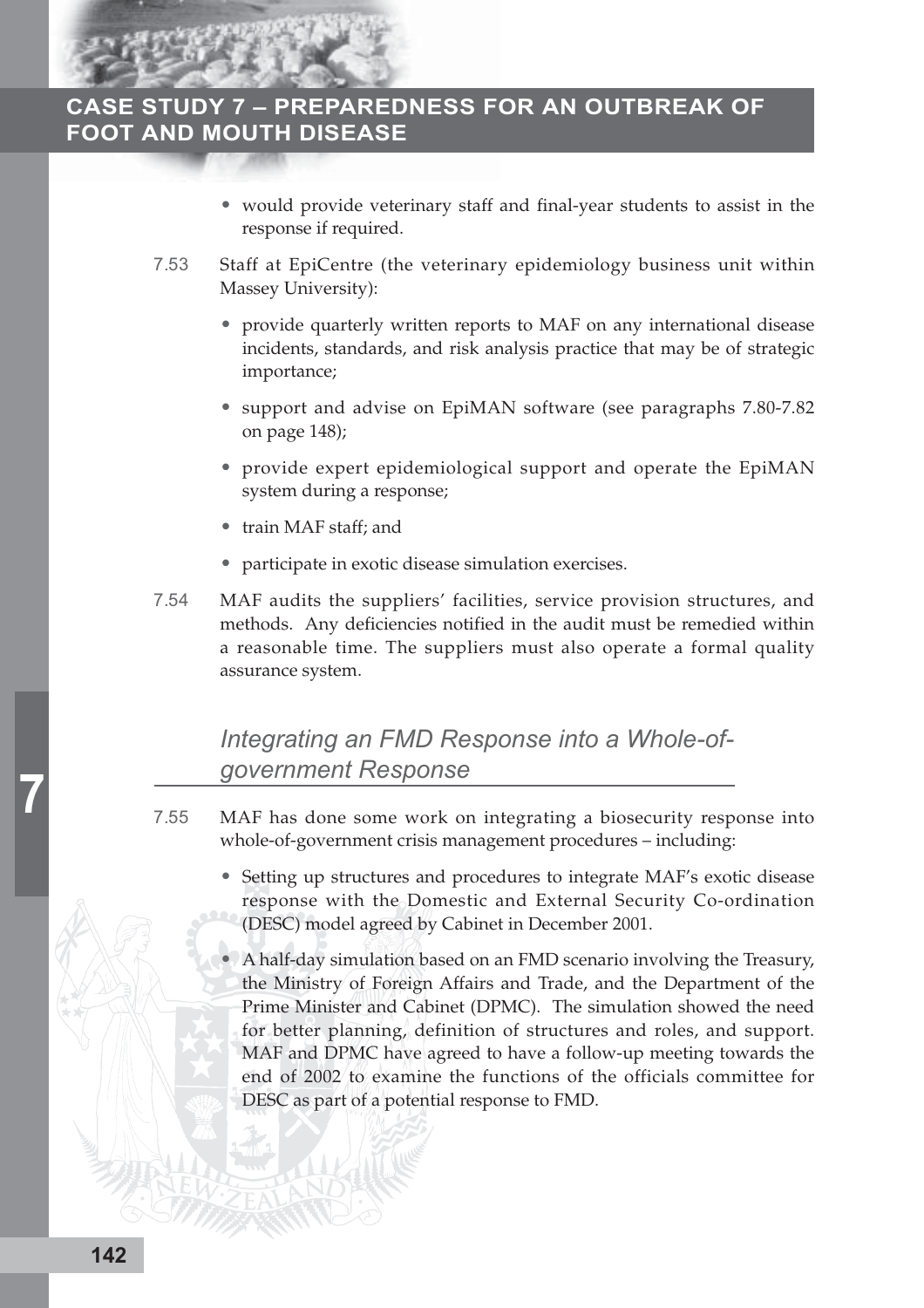# *Organising Assistance from External Sources*

7.56 MAF has identified some external agencies that could help during an FMD response – including:

### • **Emergency Management Groups (EMGs)**

These are proposed to be established in accordance with the Civil Emergency Management Bill. The groups include territorial local authorities and emergency services. MAF intends to sign a Memorandum of Understanding (MoU) with all EMGs, so that resources can be shared during a response.

### • **The Police**

MAF has prepared a specific MoU recognising the important role the Police would play in controlling movement of people and animals in a controlled area.

• **Wrightsons Limited**

Wrightsons Limited has over 1700 staff nationally who could assist in an FMD response. MAF is preparing an MoU with Wrightsons covering supply of goods and services during a response.

### • **New Zealand Defence Force (NZDF)**

The UK Defence Force played an important role in the FMD response there. There is no agreement with NZDF specific to biosecurity responses, but MAF would request assistance through the Government DESC crisis management model.

# **Exotic Disease Simulation Exercises**

**MAF runs an annual exotic disease simulation exercise that involves a wide range of people and provides an effective method to test systems for responding to incursions of diseases such as FMD. However, the exercises do not routinely involve private veterinary practitioners, even though they would play an important part in any large-scale response.**

7.57 MAF carries out an annual exotic disease simulation exercise.4 These exercises are used to maintain competency in required skills and knowledge for staff involved in an exotic disease response. The staff involved include MAF managers, administrators, special advisers contracted to MAF, and staff from the NCDI, AgriQuality, Asure NZ Limited, and Massey University.

<sup>4</sup> A separate exercise to that described in paragraph 7.55 on the opposite page.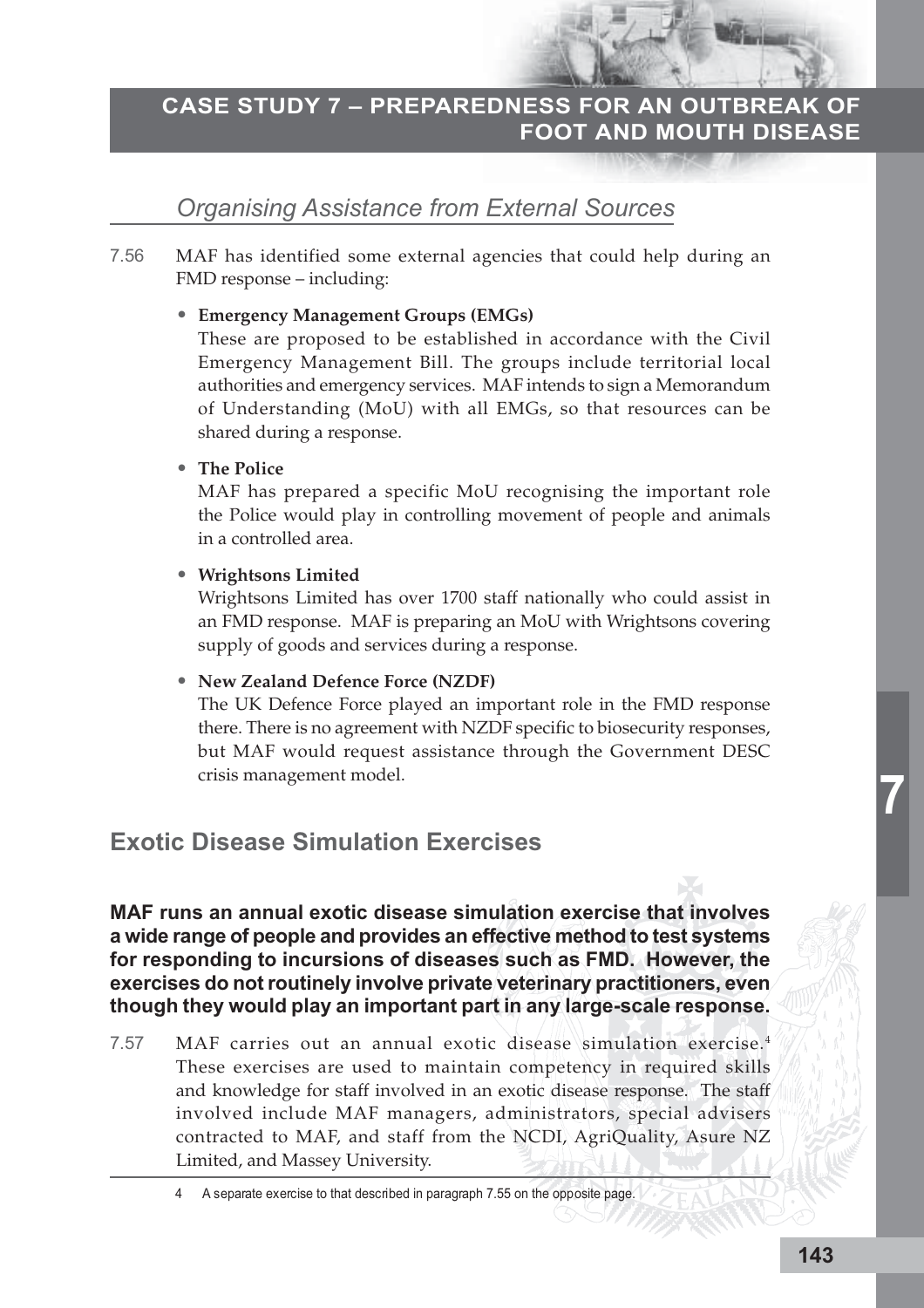

- 7.58 Until 2000 the simulations were based on an FMD scenario. Since then there have been simulations based on Nipah virus in pigs and Newcastle disease in poultry (in March 2001). A simulation based on an Anthrax scenario was carried out in November 2002.
- 7.59 We think these simulations provide an effective method to test systems and build relationships to enhance preparedness. One of our advisers described them as being *excellent and of a very high quality*. However, private veterinary practitioners are not routinely included in simulations, even though they would play an important role in any large-scale response.
- 7.60 Commercial poultry industry vets were involved in last year's Newcastle disease simulation. Involvement of this group of private vets should make them better prepared to respond to any Newcastle disease outbreak in the future. This initiative could also serve as a model for involvement of vets in private practice in future simulations, thereby increasing the capacity for these vets to respond to exotic disease outbreaks.

# **Surveillance**

### **Although an extensive national FMD awareness programme was run after the UK FMD outbreak, there is no targeted awareness-raising or surveillance programme for high-risk sites – such as backyard and small-scale piggeries in areas with high numbers of tourists.**

- 7.61 As explained above (see paragraph 7.28 on page 137), it is essential to detect the presence of FMD as early as possible to limit the extent of an outbreak. Early detection relies on a farmer or vet recognising the clinical signs of FMD and reporting their concerns to MAF – this is passive surveillance.
- 7.62 MAF currently has no programme where trained officials visit farms or other sites to inspect animals for the clinical signs of FMD. This type of surveillance is impractical on a national basis, but a targeted surveillance programme could be introduced at high-risk sites – involving determining where, and in which animals, an outbreak might be most likely to occur, and regularly examining animals at those sites as part of a structured programme.
- 7.63 High-risk sites might include small-scale piggeries, expecially those situated in areas receiving high numbers of visitors from countries with endemic FMD. Other sites could include animals in sale yards around the country.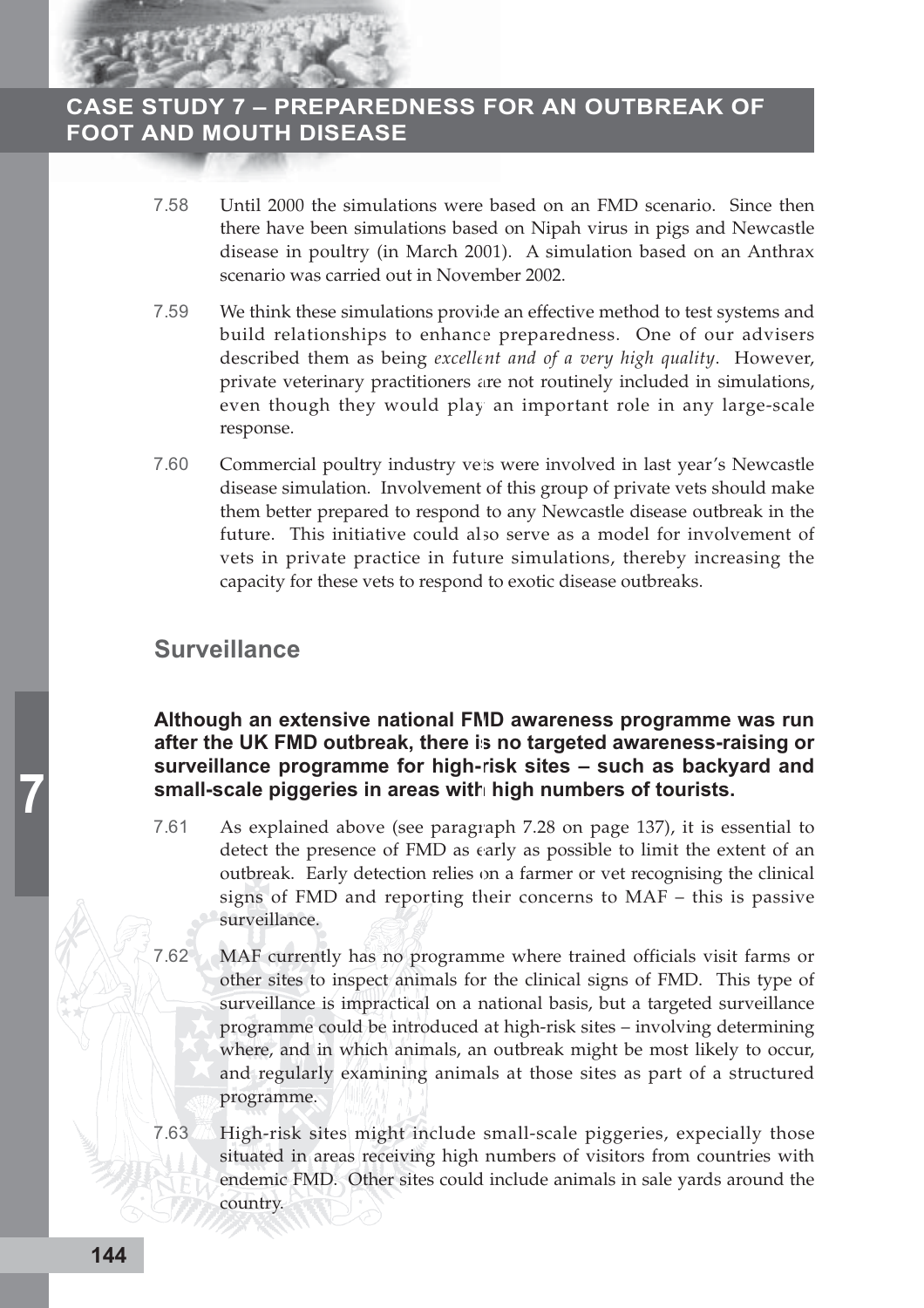- 7.64 Building awareness among members of the farming sector of the clinical signs of FMD, and what to do if it is found, remains a crucial element of FMD surveillance. In addition to the mail-out to farmers referred to in paragraphs 7.30-7.33 on pages 137-138, a biosecurity awareness programme in 2001 included an FMD roadshow by the NCDI. A MAF quarterly magazine *Surveillance* (distributed free to registered veterinarians) has a section on investigations of suspected exotic diseases. This includes descriptions of disease symptoms to educate and raise awareness of exotic disease in animals.
- 7.65 However, some lifestyle and small-scale enterprises that are considered to be higher-risk do not qualify as farms and may not receive publicity material. They are much less likely than commercial farmers to recognise unusual diseases or call veterinarians for assistance.
- 7.66 The Government has given preparedness for FMD a high priority, especially in view of the UK outbreak in 2001. Raising awareness has been identified as a key element in detecting suspected outbreaks of the disease. It would thus be sensible to have an ongoing FMD awareness campaign to match the high level of commitment the Government has shown to eradicating this disease in the event of an outbreak.
- 7.67 MAF and Asure meat inspectors screen each animal that is slaughtered at meat works. This is a form of surveillance for FMD, but is not the best method for early detection, as the animal has already moved off the farm and the disease would have been spread.
- 7.68 Another form of surveillance is that required once an outbreak is detected. "Patrol Vets"<sup>5</sup> would be used to travel to all at-risk properties to look for signs of disease in animals. These vets need to be able to recognise the clinical lesions of FMD. It is difficult to obtain first-hand knowledge in this country of what FMD looks like. MAF is developing information for these vets to help distinguish FMD from other conditions that may confuse the diagnosis. This difficulty highlights the importance of our vets having been able to gain first-hand experience of FMD during the UK epidemic.
- 7.69 During an outbreak, there would be a very high demand for Patrol Vets, so that MAF would expect to bring additional vets from a number of sources:
	- AgriQuality provides Patrol Vet training to a pool of 100 private vets. These vets would be members of the Field Operation Response Team.

**7**

<sup>5</sup> These are vets given the job of looking out for evidence of FMD.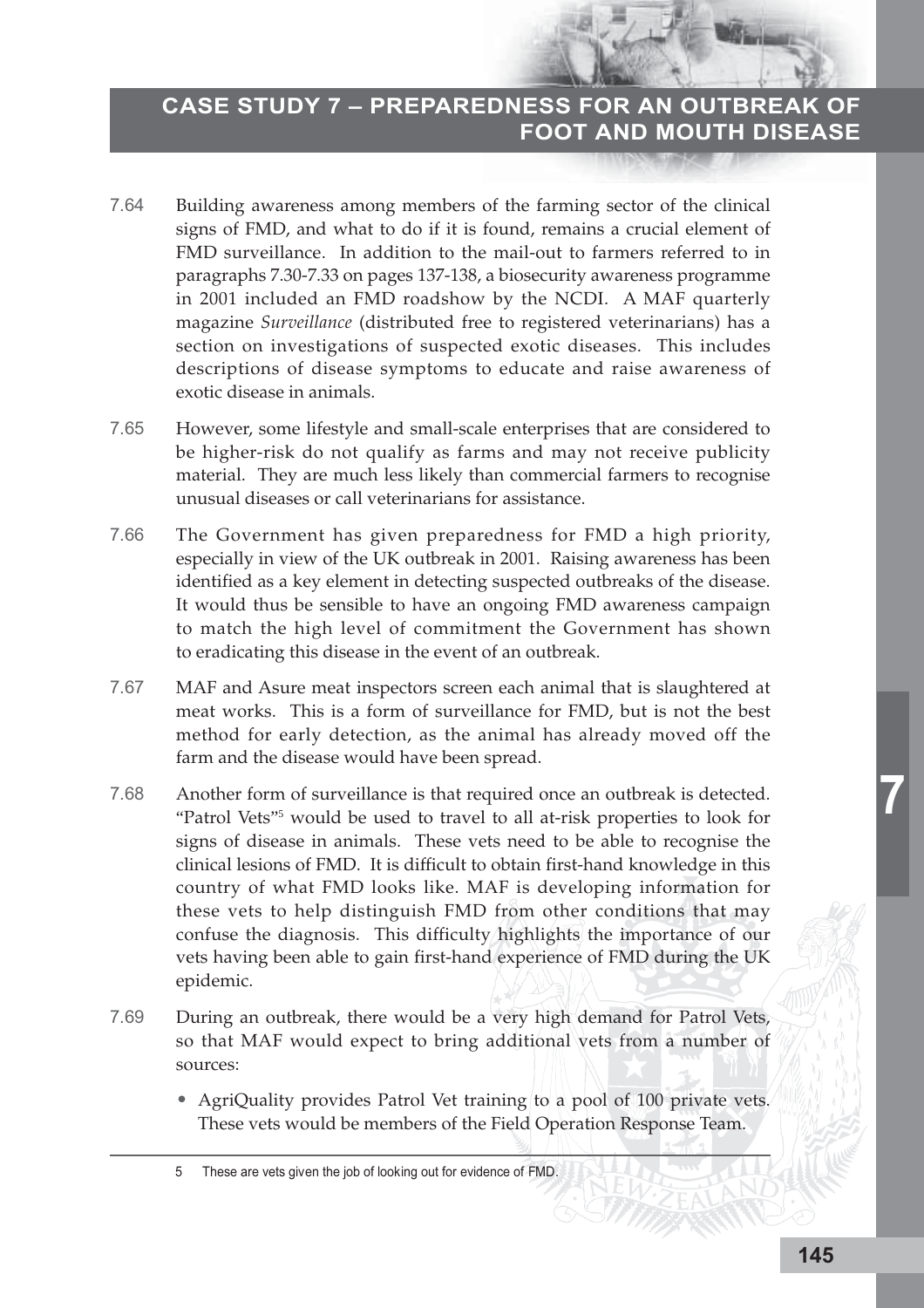

- All Massey University veterinary science students participate in a course on exotic disease awareness during the fifth and final year of study. MAF and Massey have agreed to move this training to the fourth year so that, in the event of an outbreak, both fourth-year and fifth-year vet students could be brought in to help. This change has not yet happened, because it takes five years for a curriculum adjustment to work through the course.
- Specialist veterinary staff from Massey University could be used.
- New Zealand participates in an International Veterinary Reserves Agreement that provides access to 100 overseas vets.

# **Laboratory Diagnostic Services**

### **An internal review of the New Zealand Animal Health Reference Laboratory showed shortfalls in the laboratory's readiness to cope with an outbreak of FMD.**

- 7.70 The New Zealand Animal Health Reference Laboratory (NZAHRL) plays three main roles during an outbreak:
	- confirmation of the initial "not-negative" diagnosis of the first case;
	- testing samples taken during the delimiting survey of suspect cases; and
	- testing samples taken during the surveillance phase to confirm freedom following eradication.
- 7.71 An internal review of the readiness of NZAHRL to cope with a hypothetical outbreak of FMD was carried out. Based on the scenario chosen, NZAHRL would have to perform more than 17,000 tests a week for 17 weeks. The laboratory currently performs about 30,000 tests a year, with a maximum of 5000 a week. Consequently, it does not have the capacity to do the number of tests that would be required during an FMD outbreak.
- 7.72 The review identified two main shortfalls in resources a shortage of trained staff and space constraints.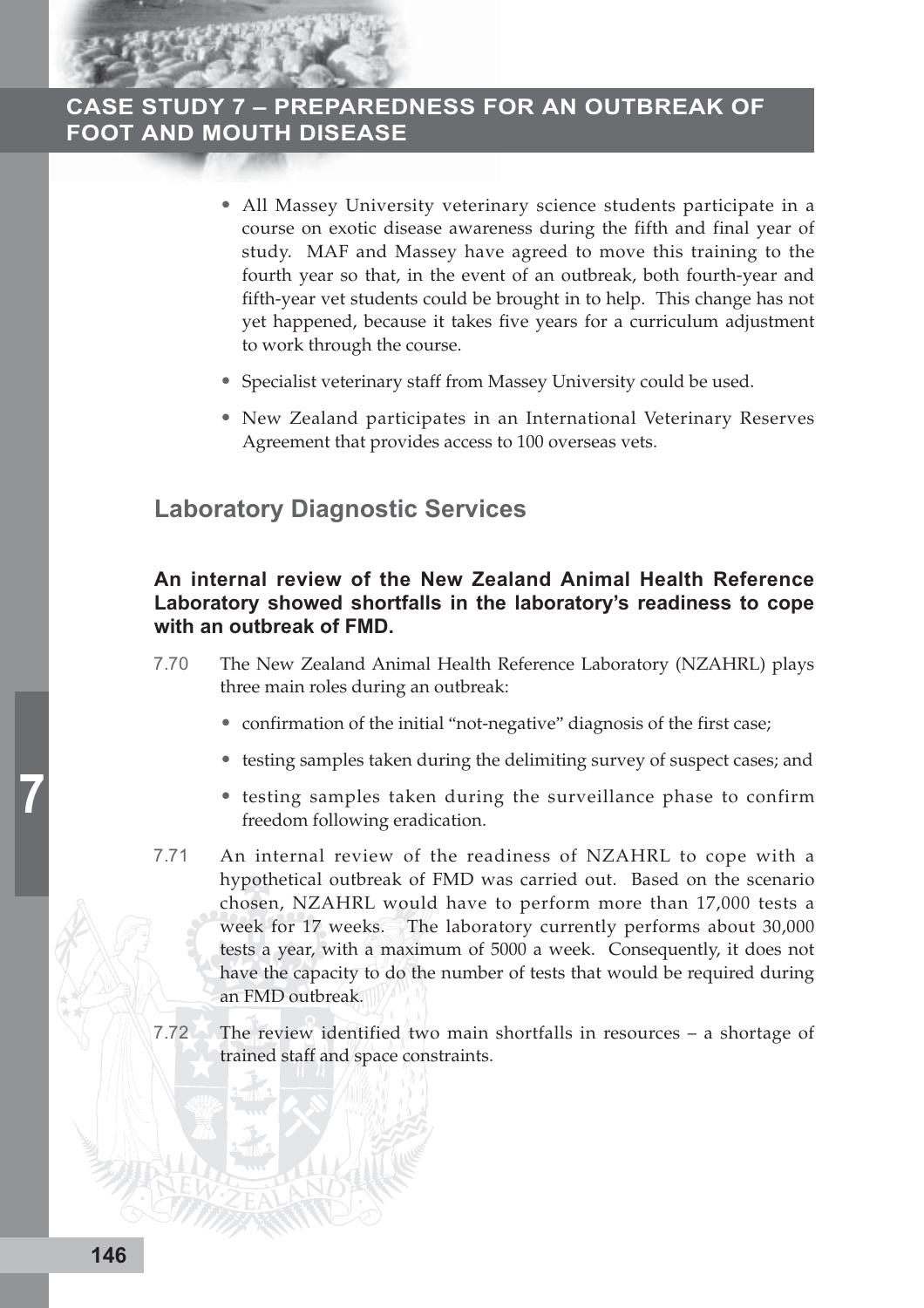# *Number of Trained Staff*

- 7.73 NZAHRL has 26 staff, but would require 43 to cope with the expected workload during an outbreak. In addition, up to 20 logistics and administration staff would be required to support functions of the laboratory and response centre. A project is under way to identify potential sources of appropriately skilled laboratory staff to provide back up – for example, Crown Research Institutes, private diagnostic laboratories, universities, and overseas laboratories.
- 7.74 NZAHRL operates as part of the NCDI. A review in November 2001 showed that the NCDI has many longstanding unfilled vacancies that are difficult to fill, as salaries are low both by international standards and within New Zealand. A lack of career advancement opportunities adds to staff retention problems. At present, there are not enough staff to cover for holidays, sickness, prolonged emergencies or succession planning. Most scientists acting in management positions have had no management training.
- 7.75 In order to address these issues, the review called for additional spending of \$540,000 a year. This funding would also cover the costs of an additional staff member – so that existing staff could travel overseas to obtain specialist training, building on the capability and experience gained from sending staff to the UK during the 2001 epidemic.

### *Space Constraints*

7.76 The current area for receiving and unwrapping specimens is inadequate, and needs to be moved to within the biosecure area of the laboratory. Cabinet has approved funding for MAF to address the limitations of the current facilities.

# **Slaughter and Disposal of Infected Stock**

7.77 Slaughter of infected and at-risk stock and disposal of carcasses created enormous difficulties during the UK epidemic. Carcasses left undisposed created biosecurity and public relations risks. MAF has initiated a review of slaughter and disposal procedures and will have input from the staff who travelled to the UK and gained first-hand experience of the problems.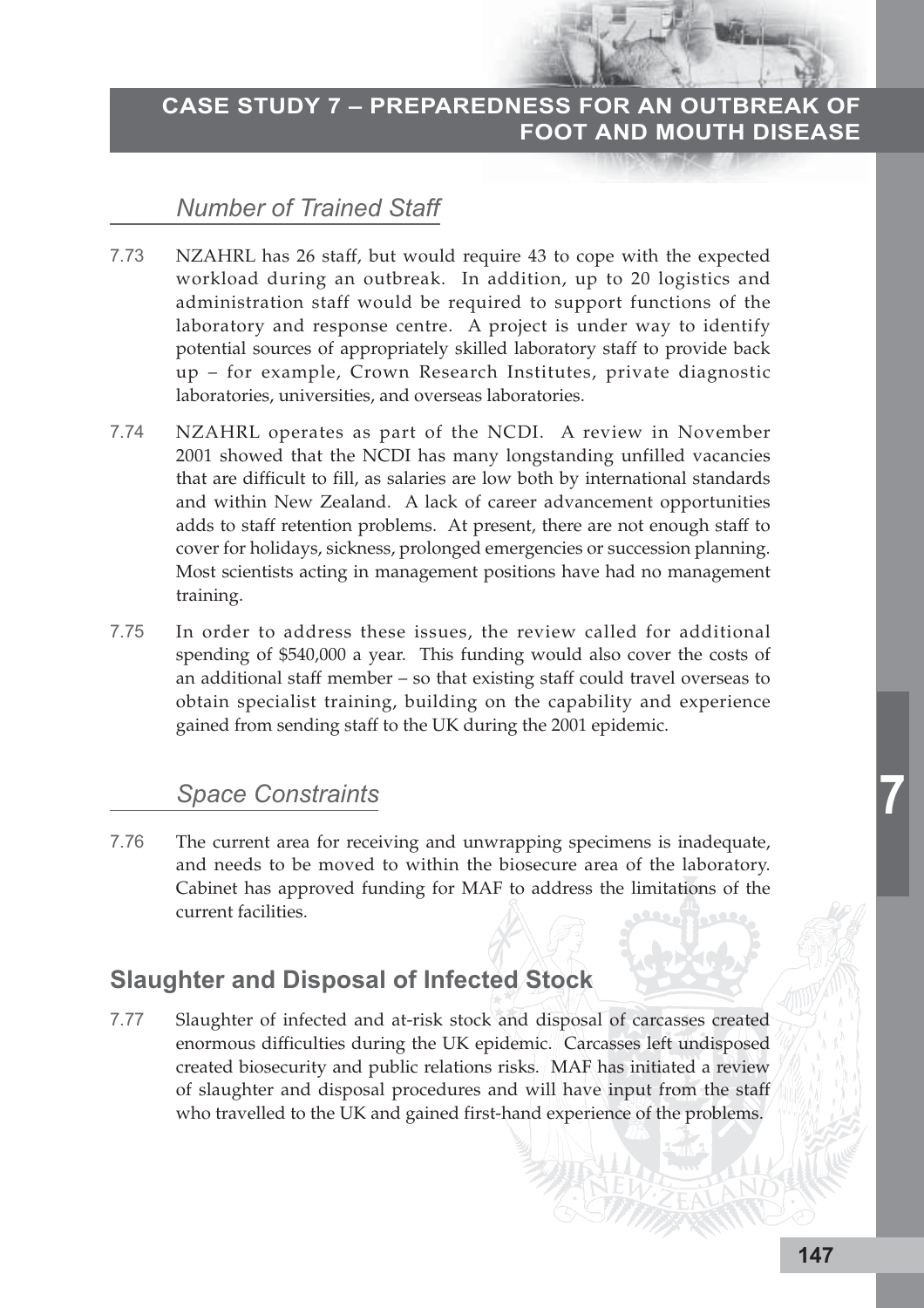

7.78 MAF will be working closely with regional councils to address matters with Resource Management Act implications. The project aims to prepare standardised plans and procedures for the mass disposal of carcasses that could be put into operation in the event of a biosecurity emergency or an environmental emergency (such as a flood or drought).

# **Use of Computer Modelling Techniques to Better Plan the Response**

- 7.79 It is difficult for MAF to determine accurately how an outbreak might spread through the country, and many variables must be considered when planning what size of outbreak should be prepared for. Computer simulations can help with this, and MAF has also collaborated with its Australian counterparts to establish a rational basis for FMD resourcing. However, MAF admits that the current level of resourcing is influenced by *historical reasons* and what *contractors can be held to*.
- 7.80 MAF is planning to use a modelling approach with EpiMAN software designed by EpiCentre, Massey University to review resourcing. This could provide a more realistic view of the number of likely infected properties that would need to be controlled in the event of an FMD outbreak.
- 7.81 EpiMAN is a purpose-built response information management system and was used in a limited capacity during the UK outbreak. It is designed for response structure, task allocation, prioritisation, tracing possible disease spread, modelling, and epidemiology functions. The system can provide insights into the behaviour of an epidemic that can influence decision-making.
- 7.82 The NCDI has developed a project plan to optimise the intended use of EpiMAN, which would involve MAF, AgriQuality, the NCDI, and EpiCentre. Two important elements of the plan relate to user training and data transfer.

# *Providing User Training and Support Documentation*

7.83 One problem with using EpiMAN in the UK was that staff had not been trained to use it. Workshops and a tutorial package are to be used here to train the people who would need to use the system in the event of an outbreak.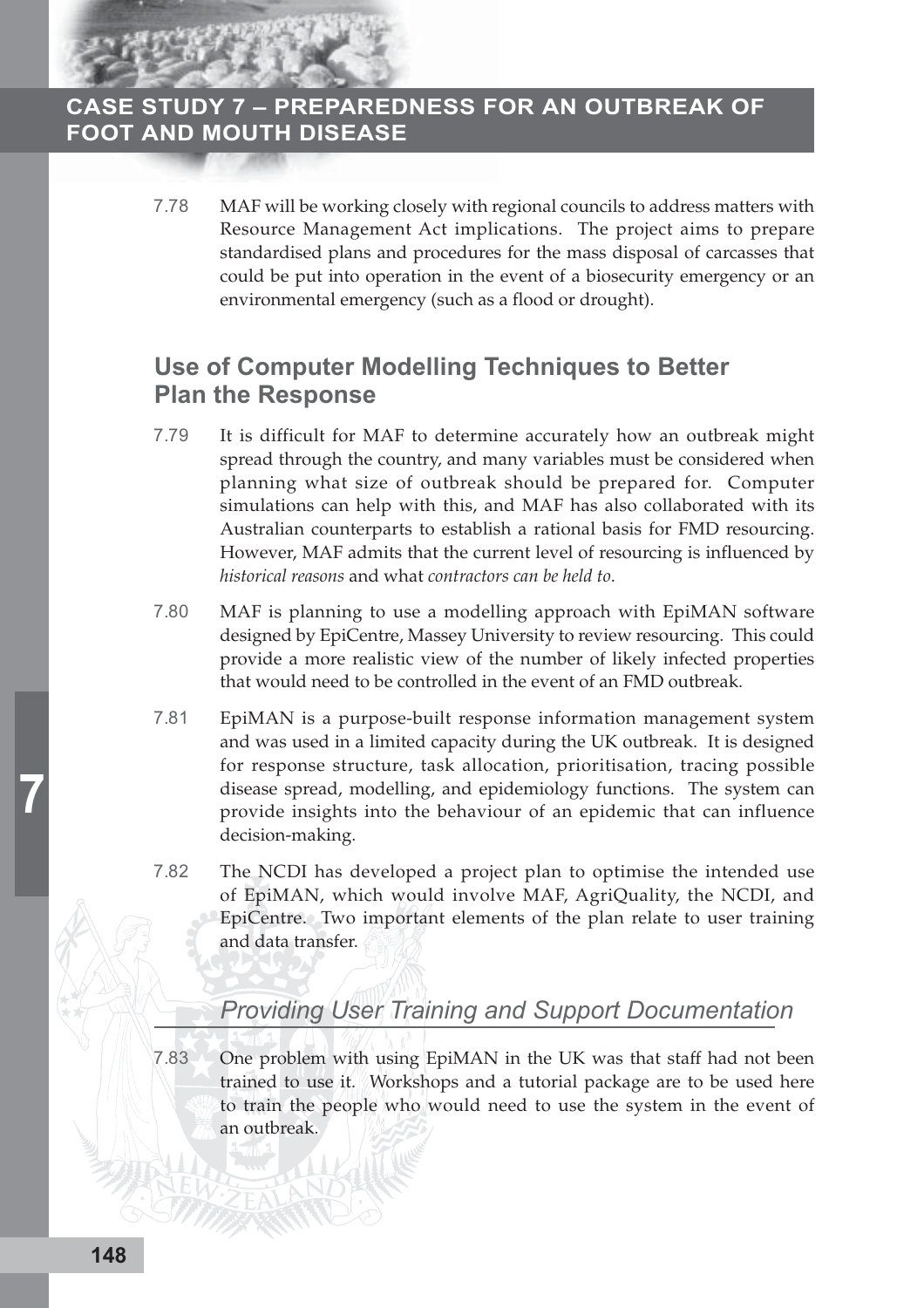# *Facilitating Data Transfer from the Field Operation Response Team (FORT) to the NCDI and MAF Headquarters*

- 7.84 Efficient data transfer from FORT sites to the NCDI is critical to the success of EpiMAN. At present, the transfer of data between the NCDI and the FORT would be by e-mail or fax rather than by users being able to enter data directly into the EpiMAN database.
- 7.85 MAF's computer system is protected by a firewall that prevents unauthorised access to its data. This firewall also prevents FORT members who collect data in the field from being able to enter it directly into EpiMAN at NCDI and MAF headquarters.
- 7.86 MAF has convened an Information Technology project team to resolve the problems. At present, MAF has an agreement designed to allow data transfer to occur in an emergency (i.e. an FMD outbreak), but it has not yet been tested.
- 7.87 Additional problems arise from a lack of available telephone lines and the capability to install additional lines during a response in some rural areas. The project team is looking at issues such as using satellite communication, but at present in some rural areas the response centre might have to be moved to a larger centre where more telephone lines are available.

# **Oversight of FMD Preparedness Projects**

**A number of projects are under way to ensure that New Zealand is prepared to deal with an FMD outbreak. The projects have no set completion dates, and are subject to interruption by the need to attend to higher-priority work, such as pest and disease incursions. Until the FMD preparedness projects are completed, MAF will not be as well prepared to respond to an FMD outbreak as it could be.**

7.88 As described in the sections above, a number of projects to ensure that New Zealand is prepared for an FMD outbreak are currently in progress. MAF believes that this country is very well prepared for an FMD outbreak, and has put considerable effort into developing disease response capability for FMD.